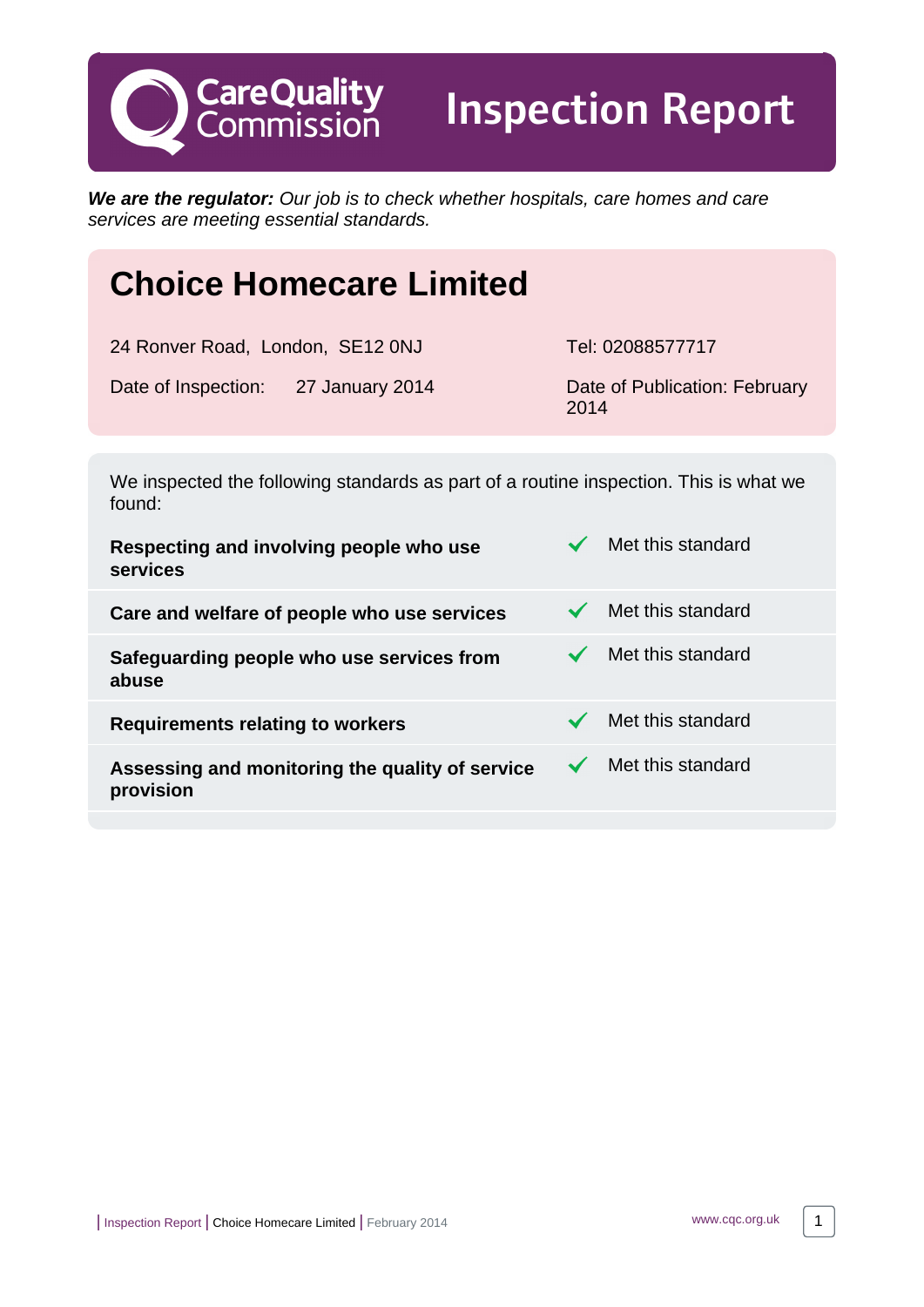# **Details about this location**

| <b>Registered Provider</b> | <b>Choice Home Care Limited</b>                                                                                                                                                                                                                                                                    |
|----------------------------|----------------------------------------------------------------------------------------------------------------------------------------------------------------------------------------------------------------------------------------------------------------------------------------------------|
| <b>Registered Manager</b>  | Mrs. Lee-Ann De Villiers                                                                                                                                                                                                                                                                           |
| Overview of the<br>service | Choice Homecare Limited is an introduction agency,<br>arranging live-in or hourly rated care workers for people in<br>their own homes. People accessed the service due to<br>various needs, including older people, people with mental<br>health conditions and people with physical disabilities. |
| Type of service            | Domiciliary care service                                                                                                                                                                                                                                                                           |
| Regulated activity         | Personal care                                                                                                                                                                                                                                                                                      |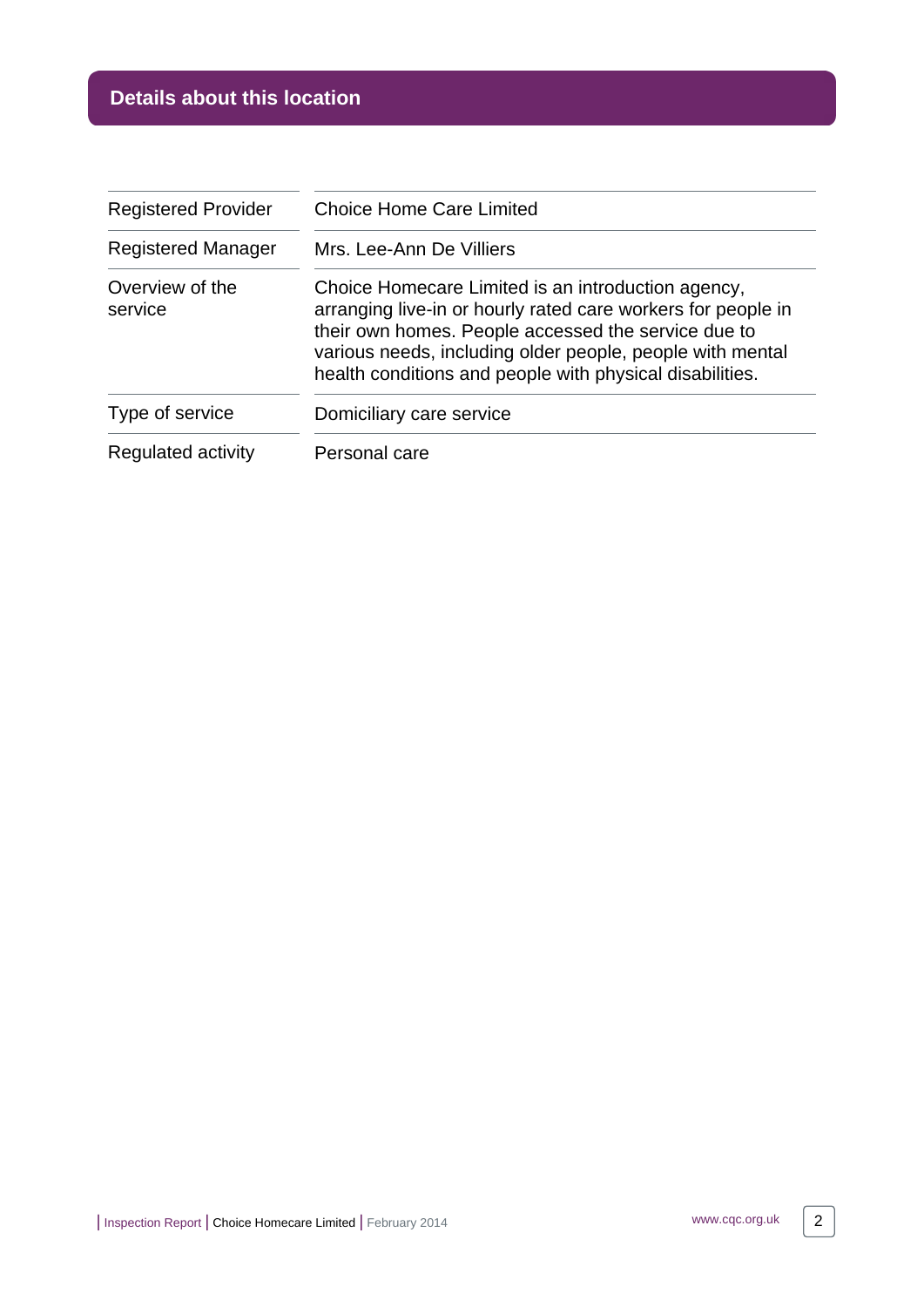When you read this report, you may find it useful to read the sections towards the back called 'About CQC inspections' and 'How we define our judgements'.

|                                                           | Page |
|-----------------------------------------------------------|------|
| <b>Summary of this inspection:</b>                        |      |
| Why we carried out this inspection                        | 4    |
| How we carried out this inspection                        | 4    |
| What people told us and what we found                     | 4    |
| More information about the provider                       | 5    |
| Our judgements for each standard inspected:               |      |
| Respecting and involving people who use services          | 6    |
| Care and welfare of people who use services               | 7    |
| Safeguarding people who use services from abuse           | 9    |
| Requirements relating to workers                          | 10   |
| Assessing and monitoring the quality of service provision | 11   |
| <b>About CQC Inspections</b>                              | 12   |
| How we define our judgements                              | 13   |
| Glossary of terms we use in this report                   | 15   |
| <b>Contact us</b>                                         | 17   |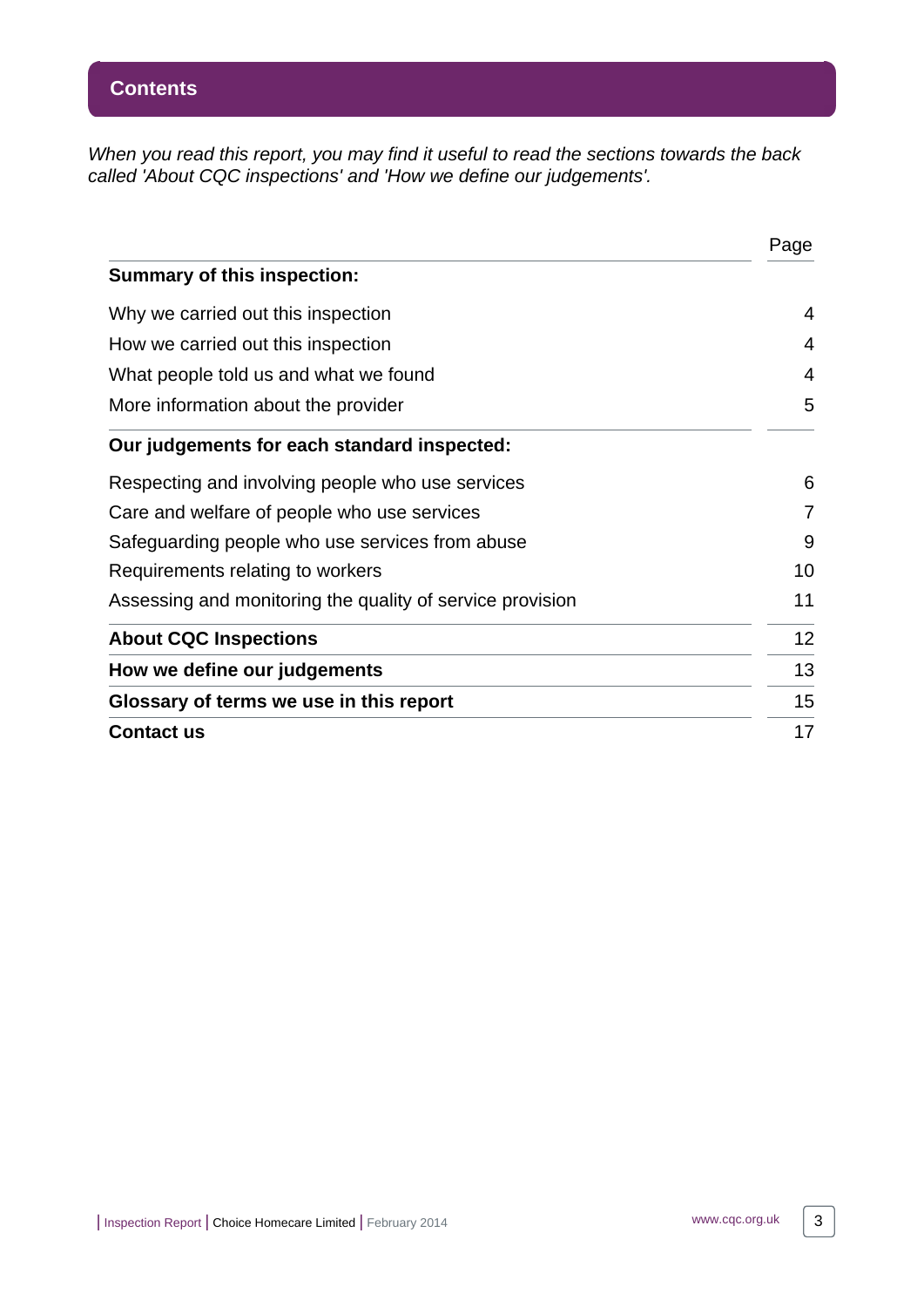#### <span id="page-3-0"></span>**Why we carried out this inspection**

This was a routine inspection to check that essential standards of quality and safety referred to on the front page were being met. We sometimes describe this as a scheduled inspection.

This was an announced inspection.

#### <span id="page-3-1"></span>**How we carried out this inspection**

We looked at the personal care or treatment records of people who use the service, carried out a visit on 27 January 2014, observed how people were being cared for and checked how people were cared for at each stage of their treatment and care. We talked with people who use the service, talked with carers and / or family members and talked with staff.

#### <span id="page-3-2"></span>**What people told us and what we found**

This inspection took place at an address different from that registered with the commission. The regulated activities were being carried out at the address we inspected. The original address was the business address at the time of our inspection.

At the time of inspection, the service had 12 people who used the service and 30 care workers. We spoke to the registered manager, the development manager and the office Manager. We also spoke with four care workers, one person who used the service and three family members. We looked at eight care worker files and six files of those who used the service.

We found the provider made suitable arrangements to ensure that those who used the service were helped to make decisions. A care worker told us "I give them lots of choices about things."

We found that people's care needs were met. We saw that each person who used the service had a care plan specific to their needs. A person who used the service told us "they're good people. They do everything to help me."

We found that people who used the service were protected from the risks of abuse as robust safeguarding procedures were in place.

We saw that there were effective recruitment procedures in place. The registered manager told us "we introduce good quality carers whom we believe will enhance the home environment."

We saw that the provider kept in regular contact with people who used their services and regularly sought feedback information.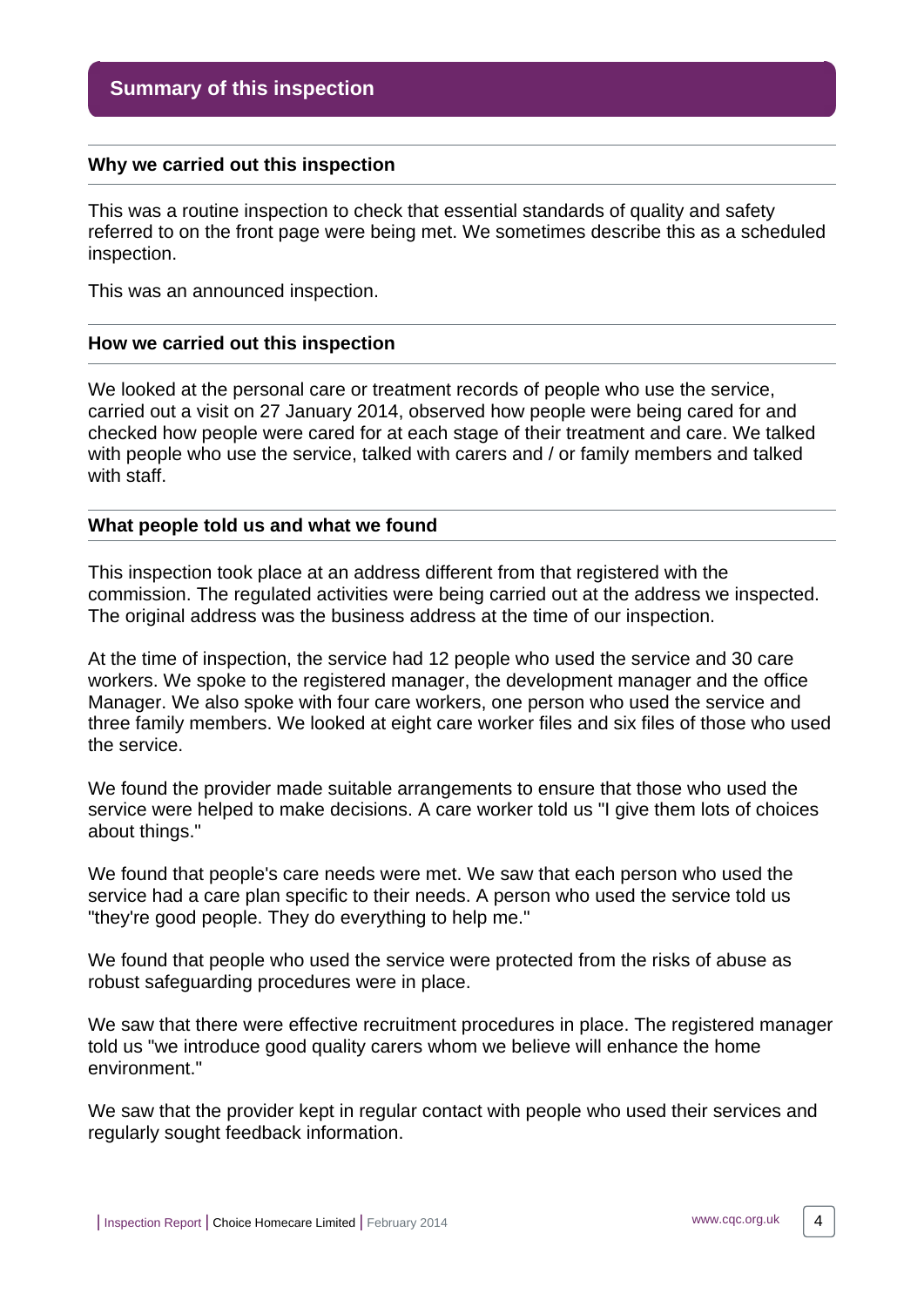You can see our judgements on the front page of this report.

#### <span id="page-4-0"></span>**More information about the provider**

Please see our website www.cqc.org.uk for more information, including our most recent judgements against the essential standards. You can contact us using the telephone number on the back of the report if you have additional questions.

There is a glossary at the back of this report which has definitions for words and phrases we use in the report.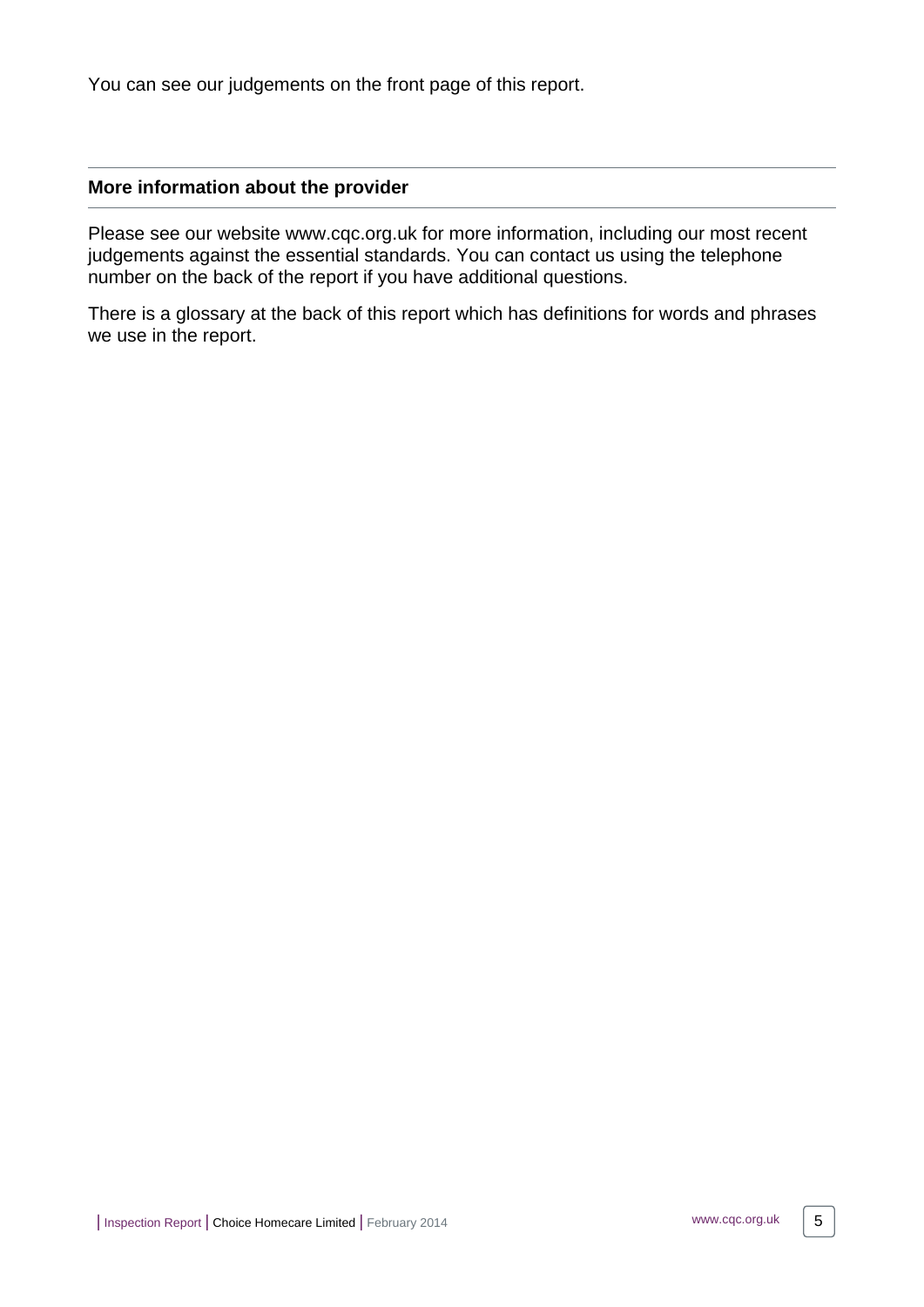**Our judgements for each standard inspected**

<span id="page-5-0"></span>**Respecting and involving people who use services**  $\checkmark$  **Met this standard** 

**People should be treated with respect, involved in discussions about their care and treatment and able to influence how the service is run**

#### **Our judgement**

The provider was meeting this standard.

People's views and experiences were taken into account in the way the service was provided and delivered in relation to their care.

#### **Reasons for our judgement**

We saw that people who used the service were given appropriate information and support regarding their care or treatment. We noted that the information pack given out by the service contained a client guide which included information about purpose and objectives. There was a clearly defined fee structure in place. All of this information was available in Braille, large print and the preferred language upon request.

A care worker told us how they supported the person who used the service to access the community by going to the local shops, cafes and to coffee mornings. They also told us "we are here to encourage independence and where possible, we do things with the person rather than for the person." In this way, people were supported in promoting their independence and community involvement. One care worker told us how they respected the dignity of the person who used the service when they did personal care with them. They ensured that the person understood and agreed with the activity before it was carried out and that it was carried out in an appropriate manner and environment. We saw on one person's care plan, whom was initially reluctant to accept any form of support, how the care worker needed to build up the trust of that person before they undertook any specific activity of care. We subsequently noted that the person who used the service had accepted a wide range of support which assisted with their independence.

We saw from the records of those who used the service that a variety of support was discussed with the person and their family and their agreement to it was obtained before it began. Those who used the service, or their families, were encouraged to make known their preferences, which were then incorporated into the care plan. One person was supported to dress in a particular way each day. In this way, people who used the service understood the care and treatment choices available to them. We also noted that people's values and diversity were respected as those who wanted to attend Church were assisted to do so by their care worker.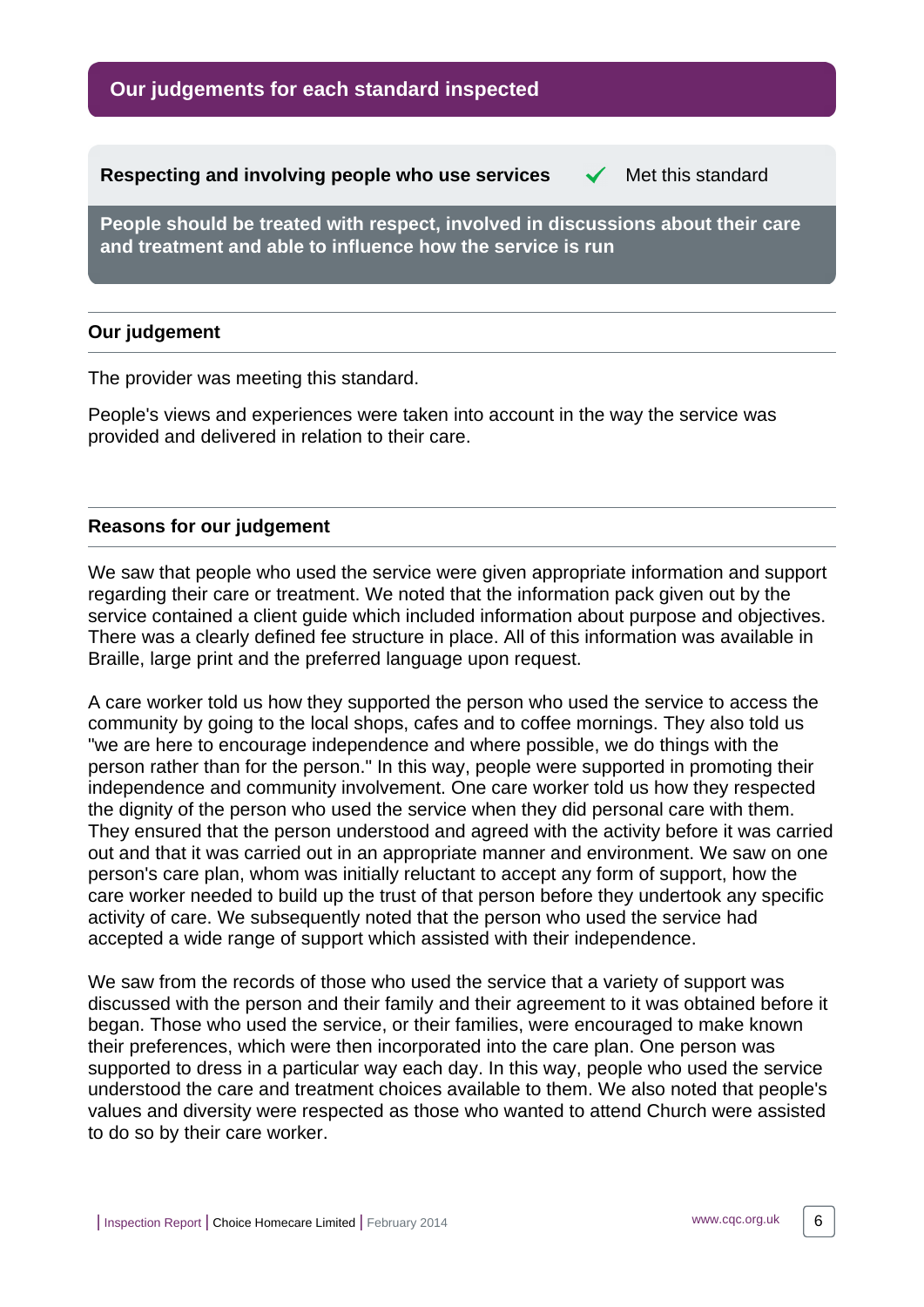

<span id="page-6-0"></span>**People should get safe and appropriate care that meets their needs and supports their rights**

# **Our judgement**

The provider was meeting this standard.

Care and treatment was planned and delivered in a way that was intended to ensure people's safety and welfare.

## **Reasons for our judgement**

We looked at the records of six people who used the service. We saw that Care and treatment was planned and delivered in a way that was intended to ensure people's safety and welfare. We saw documented information about how a person who lacked Capacity displayed unsafe behaviour which necessitated a Best Interest meeting. This meeting was led and facilitated by the local Authority and included the person's Independent Mental Capacity Advocate, solicitor and the registered manager of the service. A decision of this meeting was to seek guidance and agreement from the General Practitioner [GP] about issuing covert medication. We saw from the records that the GP agreed and issued guidance on how to do this. We also saw how the decisions of that meeting and the advice from the GP were subsequently incorporated into the care plan. We were told by the registered manager that the care workers were trained to respond to this development.

We saw how people's needs were assessed and care and treatment was planned and delivered in line with their individual care plan. We saw on each file that there was an initial assessment carried out by the registered manager prior to the start of the service. This contained a detailed amount of background information on the person who used the service and included contact details of family; likes and dislikes; risk assessments specific to the person and projected outcomes.

We noted that there was a person centred daily schedule on each record. We noted from the record of a person who used the service that weight loss was of concern for this person. When we spoke to the care worker, they told us how they encouraged the person to eat by "frequently offering small amounts of food, as they are put off by having a large amount of food on their plate." We noted that there had been a weight gain for that person, and also noted that it continued to be monitored. We saw from e-mails on file that there was a good level of contact maintained with the family or representative of the person who used the service. One family member told us that "the manager is very accessible. She always responds to my calls quickly and sorts out the issue." This showed us that there was continuity of care as a result of effective communication between the person who used the service and those providing the care.

We were told by the registered manager that care plans were formally reviewed once a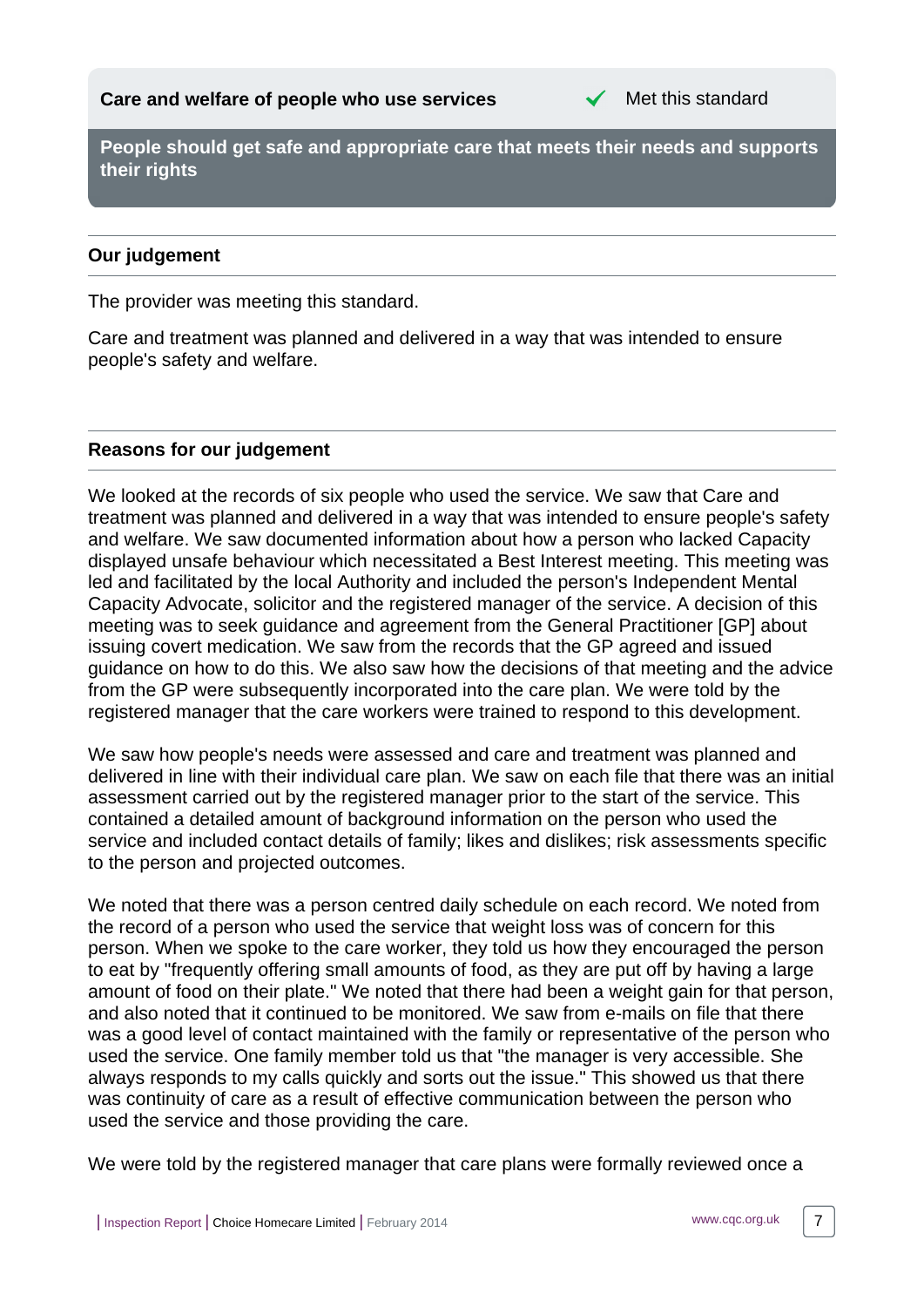year and more frequently as the needs of the person changed. We saw on the record of the person who used the service that these reviews took place in the person's home, usually with them, their family and their care worker. We saw how actions from these reviews were followed up. In one instance, it had been agreed that the person would benefit from an assessment at a memory clinic. We noted that this assessment had happened soon after the Care Plan review. In another, the person who used the service indicated that they wanted to go to a West End show. The care worker subsequently told us how this had been booked. The registered manager also told us that they did a review visit every six or eight weeks with the care worker and the person who used the service. This ensured that the package of care still met the person's needs and was used as a supervision session for the care worker. The registered manager may find it useful to note that whilst it was evident from the records that the person who used the service was present at reviews, there were no signed care plans on the six records we viewed.

There were arrangements in place to deal with foreseeable emergencies. Each of the four care workers we spoke with told us how they would deal with an emergency, depending on the type. They said that in addition to dealing with the emergency on hand, they would also inform their manager. The registered manager told us that care workers had training in basic life support and emergency first aid as part of their induction.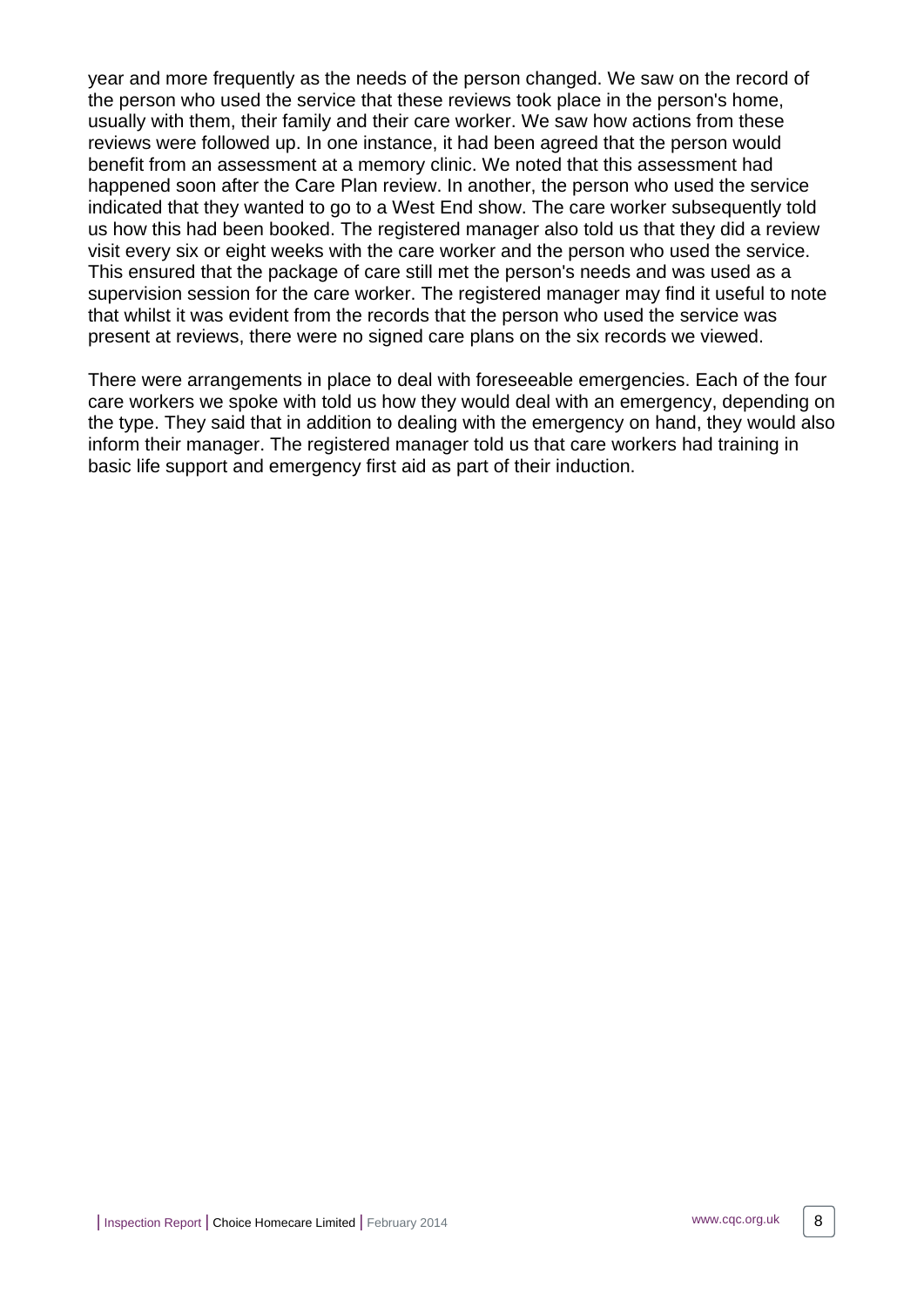<span id="page-8-0"></span>**People should be protected from abuse and staff should respect their human rights**

## **Our judgement**

The provider was meeting this standard.

People who use the service were protected from the risk of abuse, because the provider had taken reasonable steps to identify the possibility of abuse and prevent abuse from happening.

#### **Reasons for our judgement**

People who used the service were protected from the risk of abuse, because the provider had taken reasonable steps to identify the possibility of abuse and prevent abuse from happening. We saw on each of the eight care worker records we looked at that all had completed Safeguarding training. One care worker we spoke to told us "I always monitor for abuse" and could tell us about the different types of abuse. They also told us that there was a safeguarding policy, which they had looked at as part of their induction and a copy of which was held in the office. We were shown this policy by the office manager.

We noted on each of the records of those who used the service that there were financial risk assessments in place. A care worker told us how "every penny is recorded, clearly written down and all receipts kept." We also saw in one instance that there was an action plan in place to minimise the risk of financial abuse occurring. This was where the person who used the service insisted on carrying a substantial amount of money with them at all times. A family member told us how they felt their relative was kept safe from harm and that "the carers are all very kind to my relative."

There were no recent Safeguarding incidents within the service at the time of our inspection.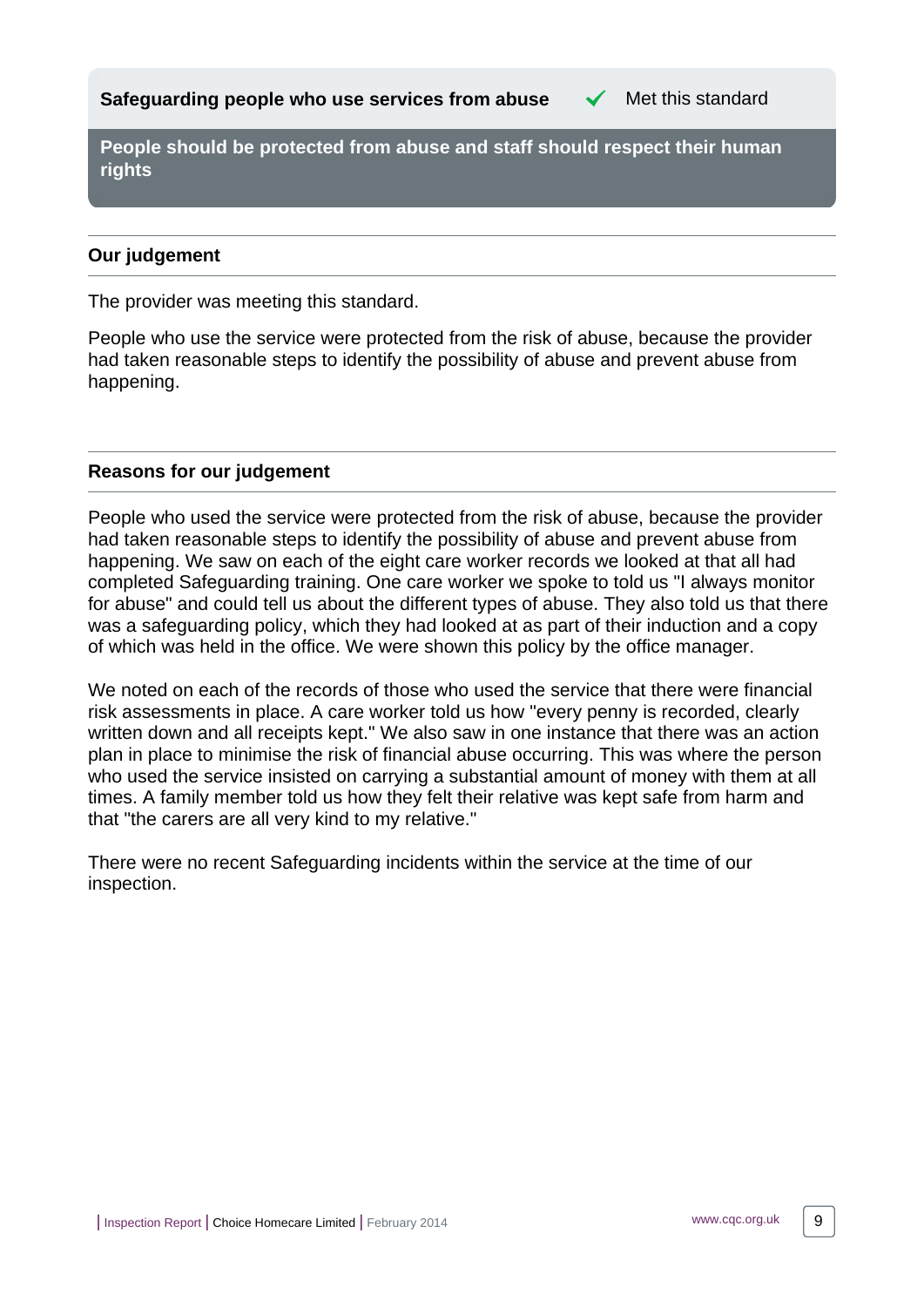<span id="page-9-0"></span>**People should be cared for by staff who are properly qualified and able to do their job**

# **Our judgement**

The provider was meeting this standard.

People were cared for, or supported by, suitably qualified, skilled and experienced staff.

#### **Reasons for our judgement**

Appropriate checks were undertaken before staff began work. We looked at eight staff files, all of which included a photograph of that person. We looked at how those members of staff were recruited and noted that there were effective recruitment and selection processes in place. We saw that references were robust and relevant to the post of care worker. The provider may find it useful to note that there was a two year gap in employment history on one of the records we viewed, although we did not see if this had been explored within the recruitment process.

We noted that appropriate checks were undertaken before care workers began work as we saw confirmation from the Disclosure and Barring Service [DBS] that there were no recorded convictions. We saw that there were copies of passports and visas on file, and immigration status was clarified. We saw from training records that care workers had done a mandatory induction course prior to starting work, as well as other training such as safeguarding, manual handling, dementia, medication and infection control. This showed us that the care workers had the skills necessary for the work to be performed.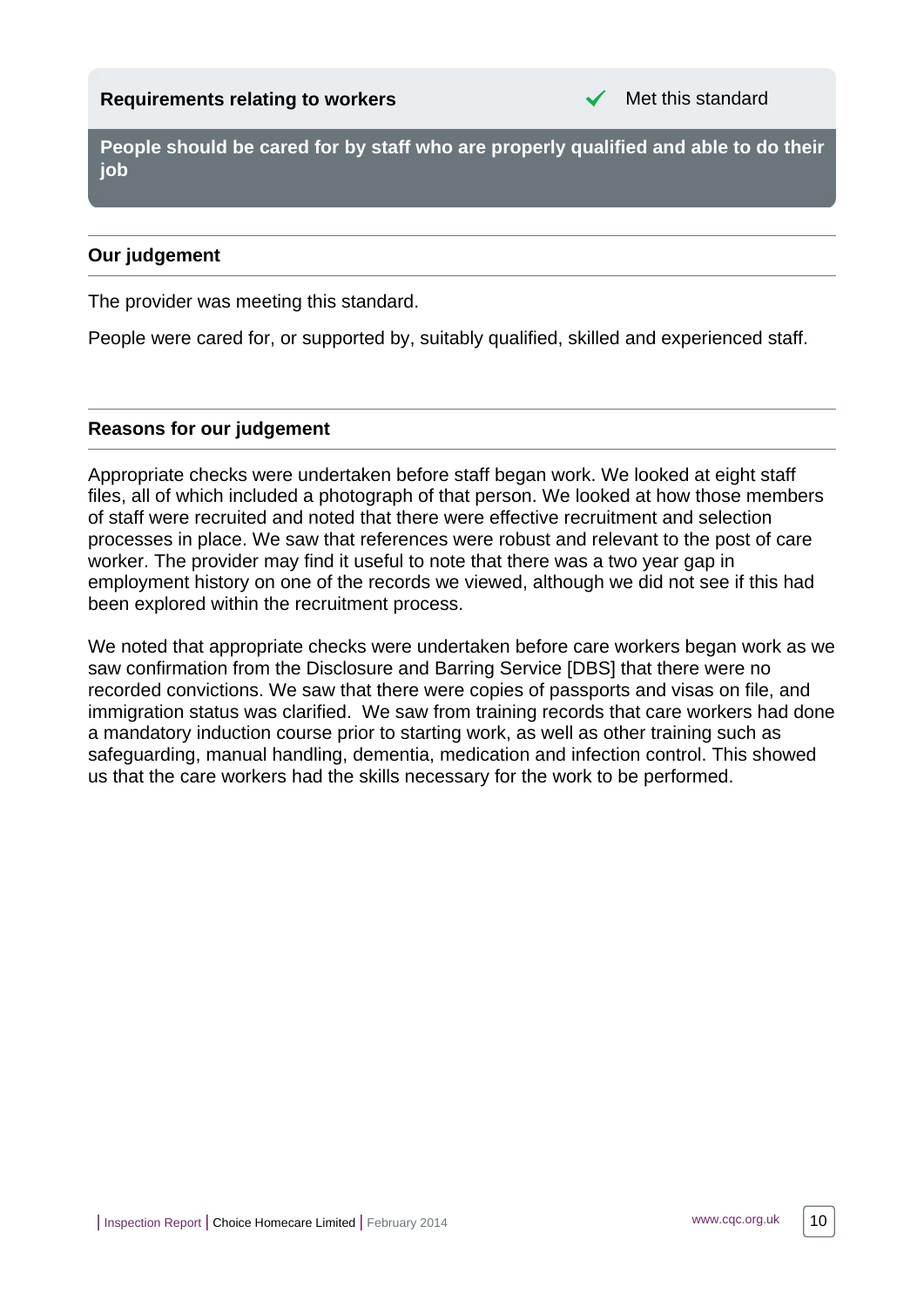<span id="page-10-0"></span>**Assessing and monitoring the quality of service provision**



**The service should have quality checking systems to manage risks and assure the health, welfare and safety of people who receive care**

#### **Our judgement**

The provider was meeting this standard.

The provider had an effective system to regularly assess and monitor the quality of service that people receive.

#### **Reasons for our judgement**

People who use the service and their representatives were asked for their views about their care and treatment and they were acted on. Those who used the service and their representatives were encouraged to complete an on-line method of registering their views on their care, treatment, management and value for money, which was then published on a public website. We saw that there had been five recent responses entered. We were told that the registered manager kept in regular contact with people who use the service and their representatives and ensured that they were able to feedback information about the service frequently. People we spoke with told us that they had frequent communication with the office. One person told us "If there are any problems, you can go back to them and things are always sorted out quickly." We saw an e-mail from a family member which stated "a big thank you to all staff for all the hard work. We all appreciate it."

The provider took account of complaints and comments to improve the service. We saw that there was a complaints procedure and that people were made aware of this through the information folder which was left in people's homes when the service started. We noted how one complaint made by a relative was promptly responded to and resolved. We saw evidence documenting that a meeting was held with the relative and the registered manager. The manager met separately with the care worker. A new plan of care was agreed between all parties and this was introduced immediately. We saw an e-mail from the relative confirming that the resolution was to their satisfaction and in the best interest of the person who used the service.

There was evidence that learning from incidents / investigations took place and appropriate changes were implemented. We viewed an incident report and noted how the member of staff reported it and what the management response to it was. The outcome was documented and included an e-mail trail to the family member outlining the course of action, with the family member's agreement also documented.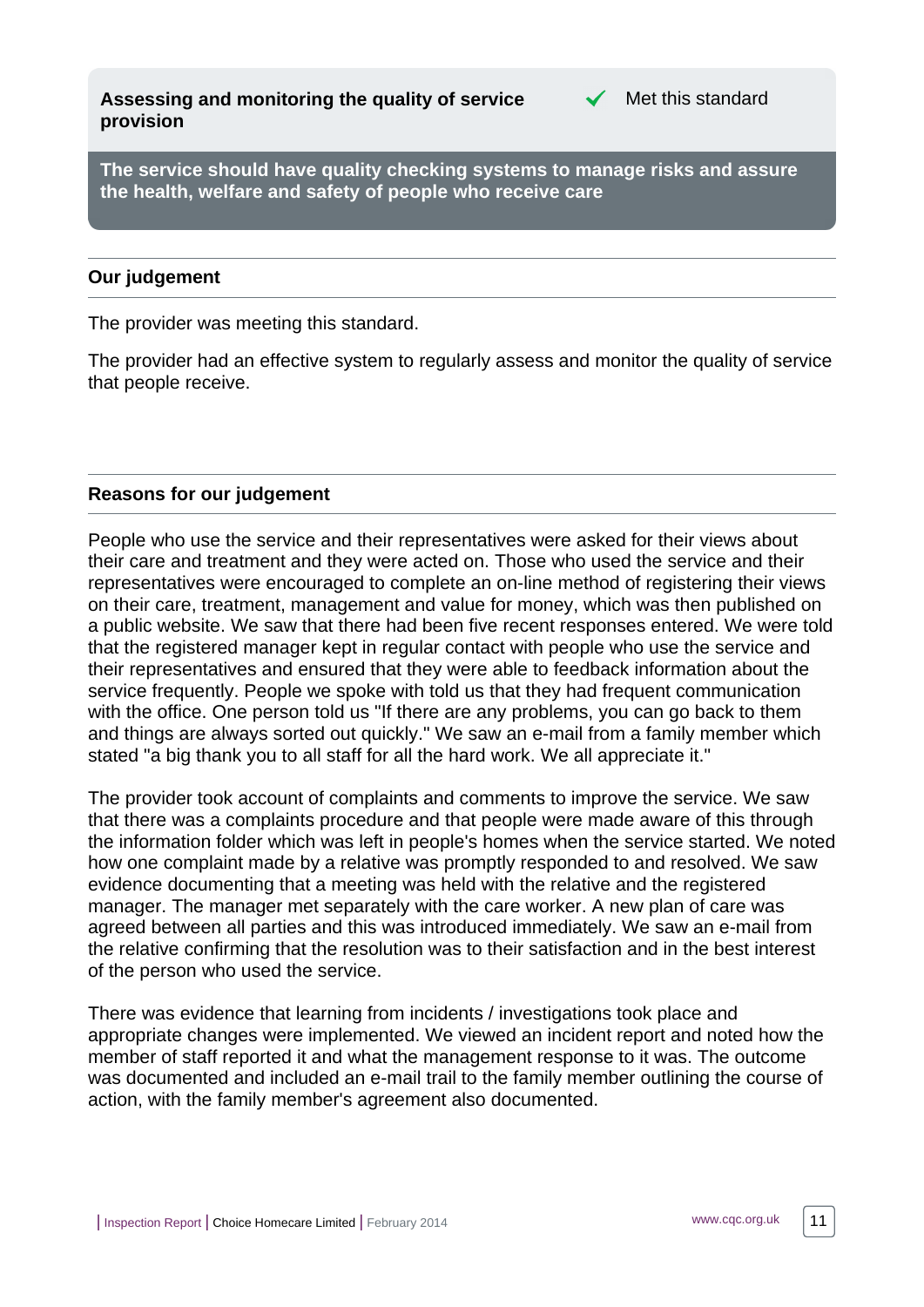# <span id="page-11-0"></span>**About CQC inspections**

We are the regulator of health and social care in England.

All providers of regulated health and social care services have a legal responsibility to make sure they are meeting essential standards of quality and safety. These are the standards everyone should be able to expect when they receive care.

The essential standards are described in the Health and Social Care Act 2008 (Regulated Activities) Regulations 2010 and the Care Quality Commission (Registration) Regulations 2009. We regulate against these standards, which we sometimes describe as "government standards".

We carry out unannounced inspections of all care homes, acute hospitals and domiciliary care services in England at least once a year to judge whether or not the essential standards are being met. We carry out inspections of other services less often. All of our inspections are unannounced unless there is a good reason to let the provider know we are coming.

There are 16 essential standards that relate most directly to the quality and safety of care and these are grouped into five key areas. When we inspect we could check all or part of any of the 16 standards at any time depending on the individual circumstances of the service. Because of this we often check different standards at different times.

When we inspect, we always visit and we do things like observe how people are cared for, and we talk to people who use the service, to their carers and to staff. We also review information we have gathered about the provider, check the service's records and check whether the right systems and processes are in place.

We focus on whether or not the provider is meeting the standards and we are guided by whether people are experiencing the outcomes they should be able to expect when the standards are being met. By outcomes we mean the impact care has on the health, safety and welfare of people who use the service, and the experience they have whilst receiving it.

Our inspectors judge if any action is required by the provider of the service to improve the standard of care being provided. Where providers are non-compliant with the regulations, we take enforcement action against them. If we require a service to take action, or if we take enforcement action, we re-inspect it before its next routine inspection was due. This could mean we re-inspect a service several times in one year. We also might decide to reinspect a service if new concerns emerge about it before the next routine inspection.

In between inspections we continually monitor information we have about providers. The information comes from the public, the provider, other organisations, and from care workers.

You can tell us about your experience of this provider on our website.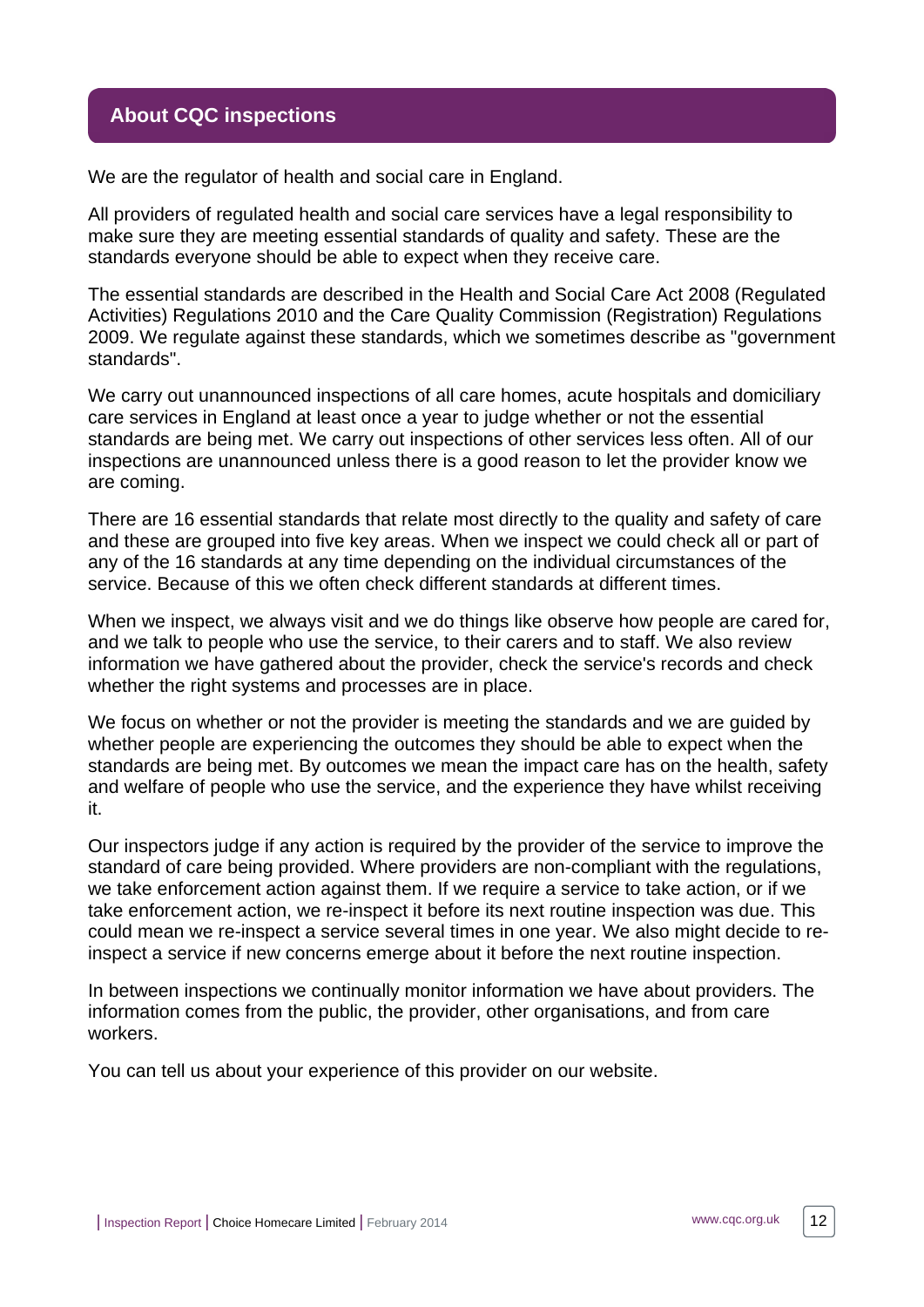# <span id="page-12-0"></span>**How we define our judgements**

The following pages show our findings and regulatory judgement for each essential standard or part of the standard that we inspected. Our judgements are based on the ongoing review and analysis of the information gathered by CQC about this provider and the evidence collected during this inspection.

We reach one of the following judgements for each essential standard inspected.

|   | <b>Met this standard</b>    | This means that the standard was being met in that the<br>provider was compliant with the regulation. If we find that<br>standards were met, we take no regulatory action but we<br>may make comments that may be useful to the provider and<br>to the public about minor improvements that could be made.                                                                                                                                                                                                                                                                                                                                                                                                                     |
|---|-----------------------------|--------------------------------------------------------------------------------------------------------------------------------------------------------------------------------------------------------------------------------------------------------------------------------------------------------------------------------------------------------------------------------------------------------------------------------------------------------------------------------------------------------------------------------------------------------------------------------------------------------------------------------------------------------------------------------------------------------------------------------|
|   |                             |                                                                                                                                                                                                                                                                                                                                                                                                                                                                                                                                                                                                                                                                                                                                |
| Х | <b>Action needed</b>        | This means that the standard was not being met in that the<br>provider was non-compliant with the regulation.<br>We may have set a compliance action requiring the provider<br>to produce a report setting out how and by when changes<br>will be made to make sure they comply with the standard.<br>We monitor the implementation of action plans in these<br>reports and, if necessary, take further action.<br>We may have identified a breach of a regulation which is<br>more serious, and we will make sure action is taken. We will<br>report on this when it is complete.                                                                                                                                             |
|   |                             |                                                                                                                                                                                                                                                                                                                                                                                                                                                                                                                                                                                                                                                                                                                                |
|   | Enforcement<br>action taken | If the breach of the regulation was more serious, or there<br>have been several or continual breaches, we have a range of<br>actions we take using the criminal and/or civil procedures in<br>the Health and Social Care Act 2008 and relevant<br>regulations. These enforcement powers include issuing a<br>warning notice; restricting or suspending the services a<br>provider can offer, or the number of people it can care for;<br>issuing fines and formal cautions; in extreme cases,<br>cancelling a provider or managers registration or prosecuting<br>a manager or provider. These enforcement powers are set<br>out in law and mean that we can take swift, targeted action<br>where services are failing people. |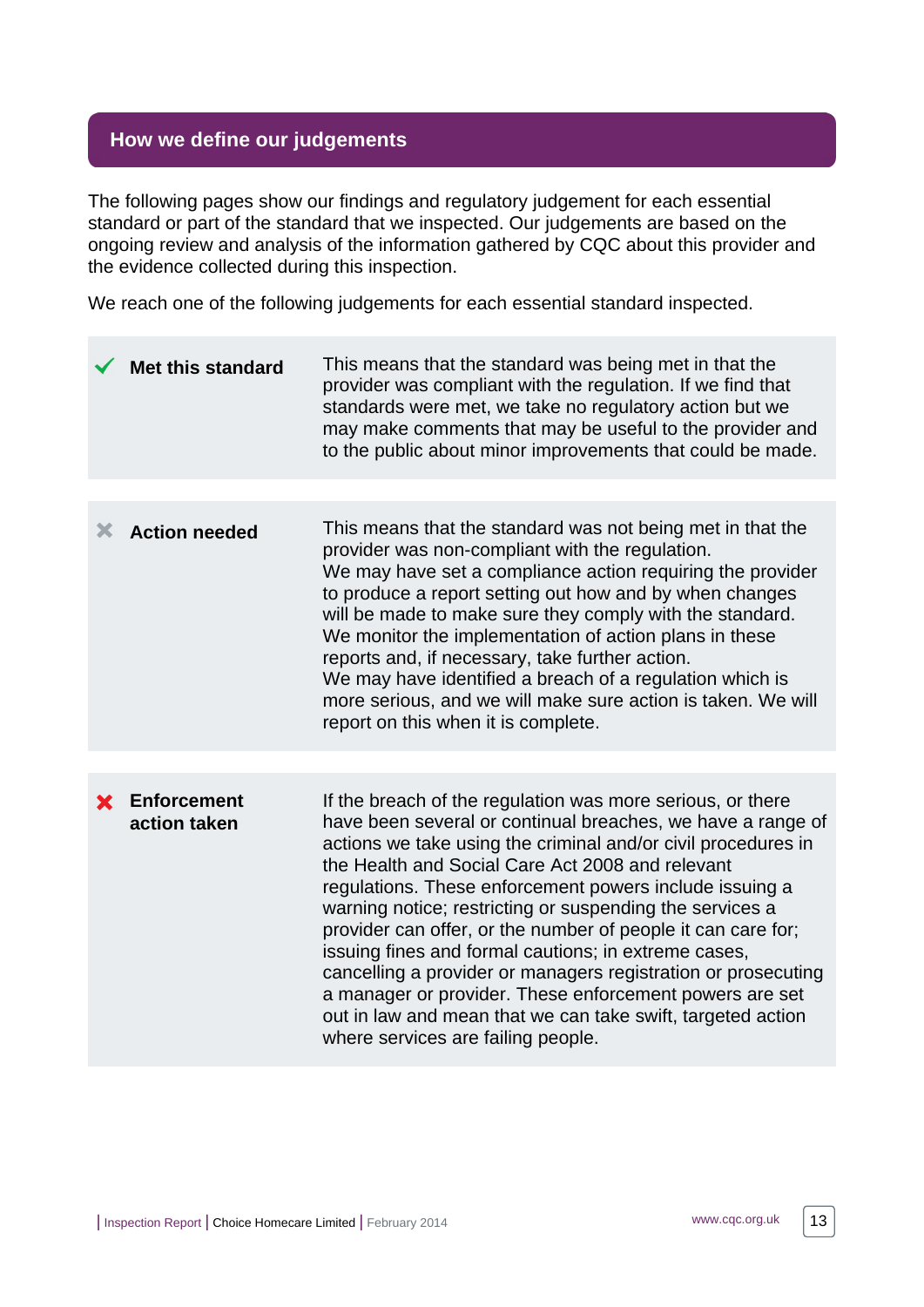# **How we define our judgements (continued)**

Where we find non-compliance with a regulation (or part of a regulation), we state which part of the regulation has been breached. Only where there is non compliance with one or more of Regulations 9-24 of the Regulated Activity Regulations, will our report include a judgement about the level of impact on people who use the service (and others, if appropriate to the regulation). This could be a minor, moderate or major impact.

**Minor impact -** people who use the service experienced poor care that had an impact on their health, safety or welfare or there was a risk of this happening. The impact was not significant and the matter could be managed or resolved quickly.

**Moderate impact -** people who use the service experienced poor care that had a significant effect on their health, safety or welfare or there was a risk of this happening. The matter may need to be resolved quickly.

**Major impact -** people who use the service experienced poor care that had a serious current or long term impact on their health, safety and welfare, or there was a risk of this happening. The matter needs to be resolved quickly

We decide the most appropriate action to take to ensure that the necessary changes are made. We always follow up to check whether action has been taken to meet the standards.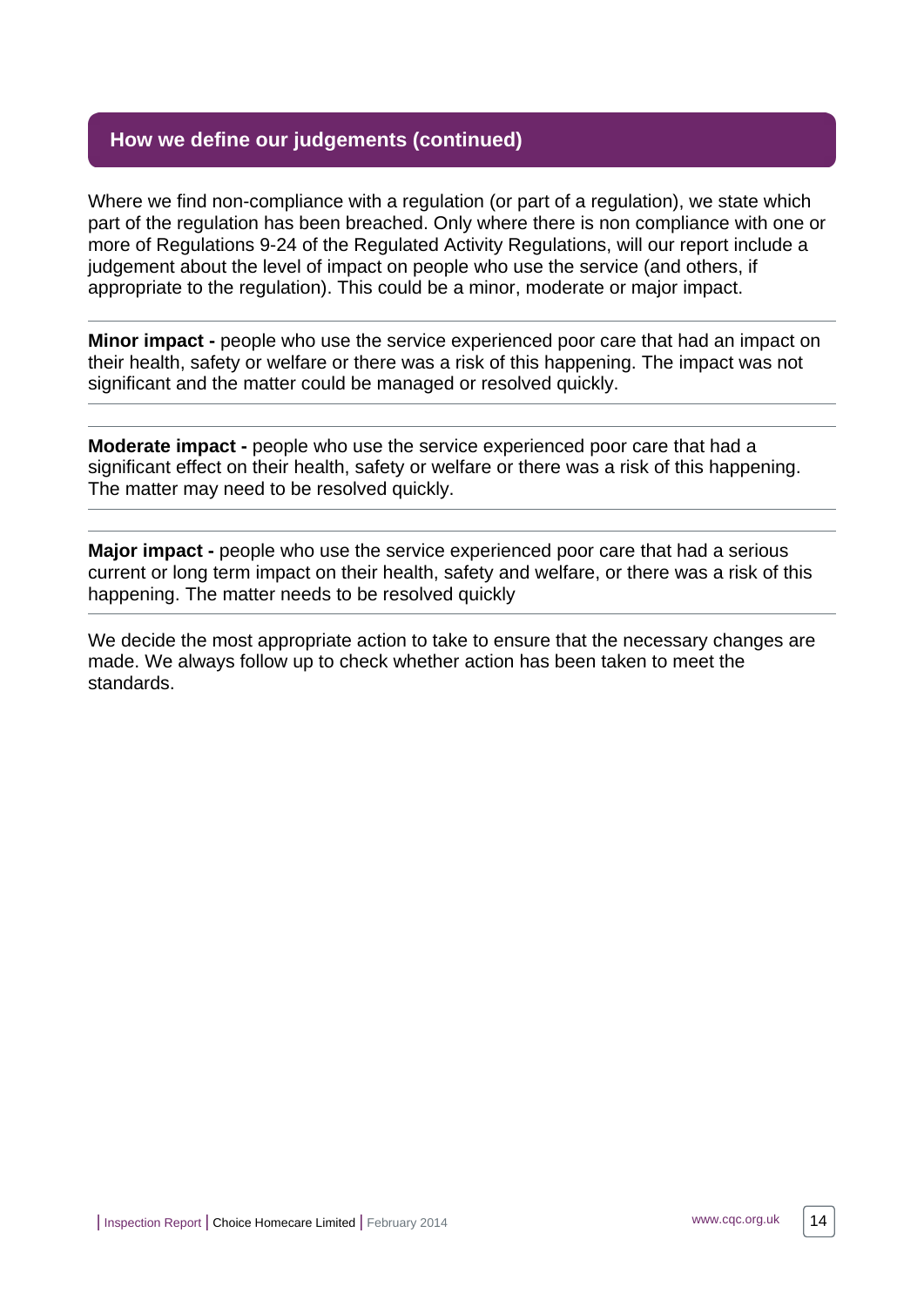# <span id="page-14-0"></span>**Glossary of terms we use in this report**

## **Essential standard**

The essential standards of quality and safety are described in our Guidance about compliance: Essential standards of quality and safety. They consist of a significant number of the Health and Social Care Act 2008 (Regulated Activities) Regulations 2010 and the Care Quality Commission (Registration) Regulations 2009. These regulations describe the essential standards of quality and safety that people who use health and adult social care services have a right to expect. A full list of the standards can be found within the Guidance about compliance. The 16 essential standards are:

Respecting and involving people who use services - Outcome 1 (Regulation 17)

Consent to care and treatment - Outcome 2 (Regulation 18)

Care and welfare of people who use services - Outcome 4 (Regulation 9)

Meeting Nutritional Needs - Outcome 5 (Regulation 14)

Cooperating with other providers - Outcome 6 (Regulation 24)

Safeguarding people who use services from abuse - Outcome 7 (Regulation 11)

Cleanliness and infection control - Outcome 8 (Regulation 12)

Management of medicines - Outcome 9 (Regulation 13)

Safety and suitability of premises - Outcome 10 (Regulation 15)

Safety, availability and suitability of equipment - Outcome 11 (Regulation 16)

Requirements relating to workers - Outcome 12 (Regulation 21)

Staffing - Outcome 13 (Regulation 22)

Supporting Staff - Outcome 14 (Regulation 23)

Assessing and monitoring the quality of service provision - Outcome 16 (Regulation 10)

Complaints - Outcome 17 (Regulation 19)

Records - Outcome 21 (Regulation 20)

#### **Regulated activity**

These are prescribed activities related to care and treatment that require registration with CQC. These are set out in legislation, and reflect the services provided.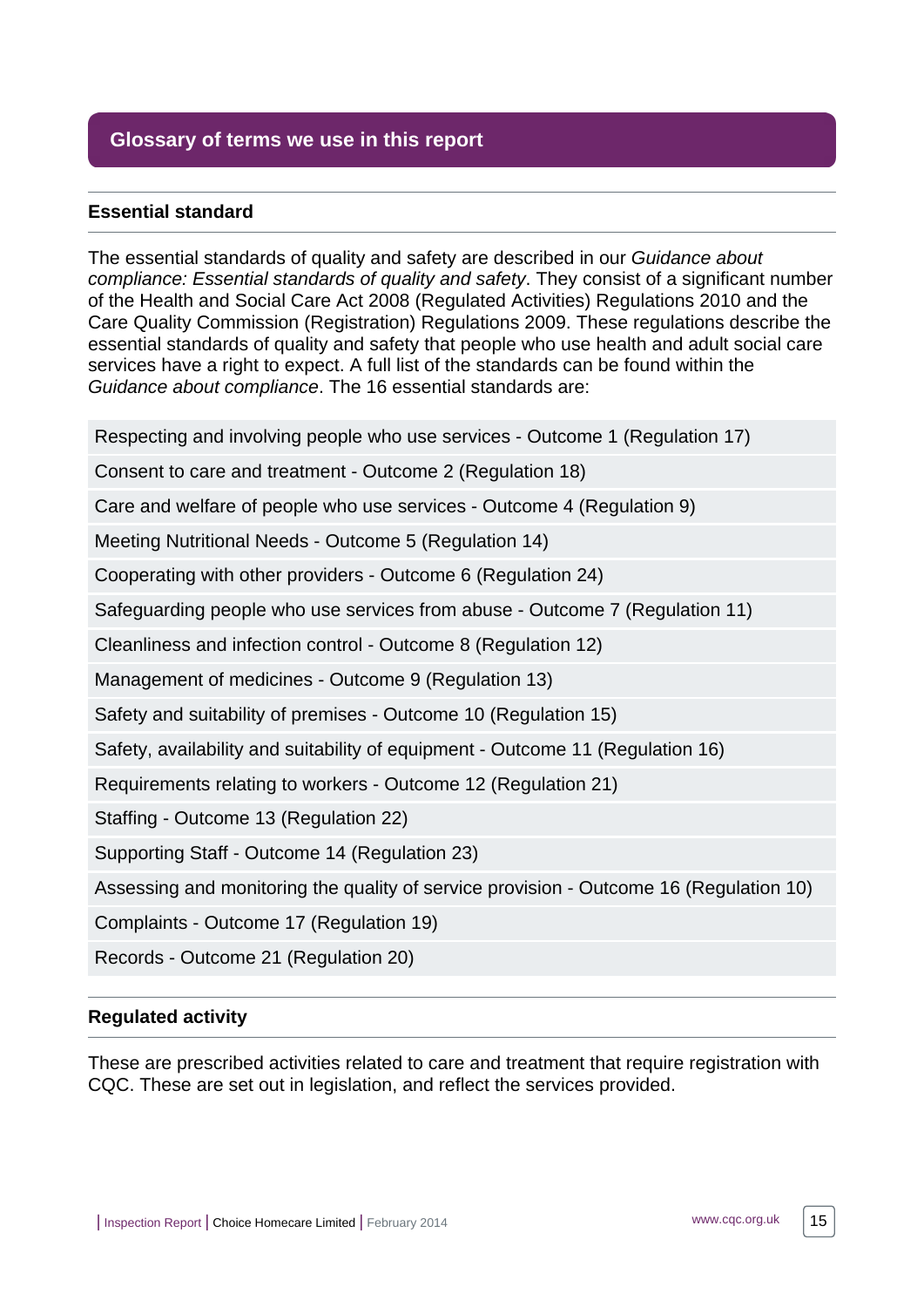# **Glossary of terms we use in this report (continued)**

#### **(Registered) Provider**

There are several legal terms relating to the providers of services. These include registered person, service provider and registered manager. The term 'provider' means anyone with a legal responsibility for ensuring that the requirements of the law are carried out. On our website we often refer to providers as a 'service'.

#### **Regulations**

We regulate against the Health and Social Care Act 2008 (Regulated Activities) Regulations 2010 and the Care Quality Commission (Registration) Regulations 2009.

#### **Responsive inspection**

This is carried out at any time in relation to identified concerns.

#### **Routine inspection**

This is planned and could occur at any time. We sometimes describe this as a scheduled inspection.

#### **Themed inspection**

This is targeted to look at specific standards, sectors or types of care.